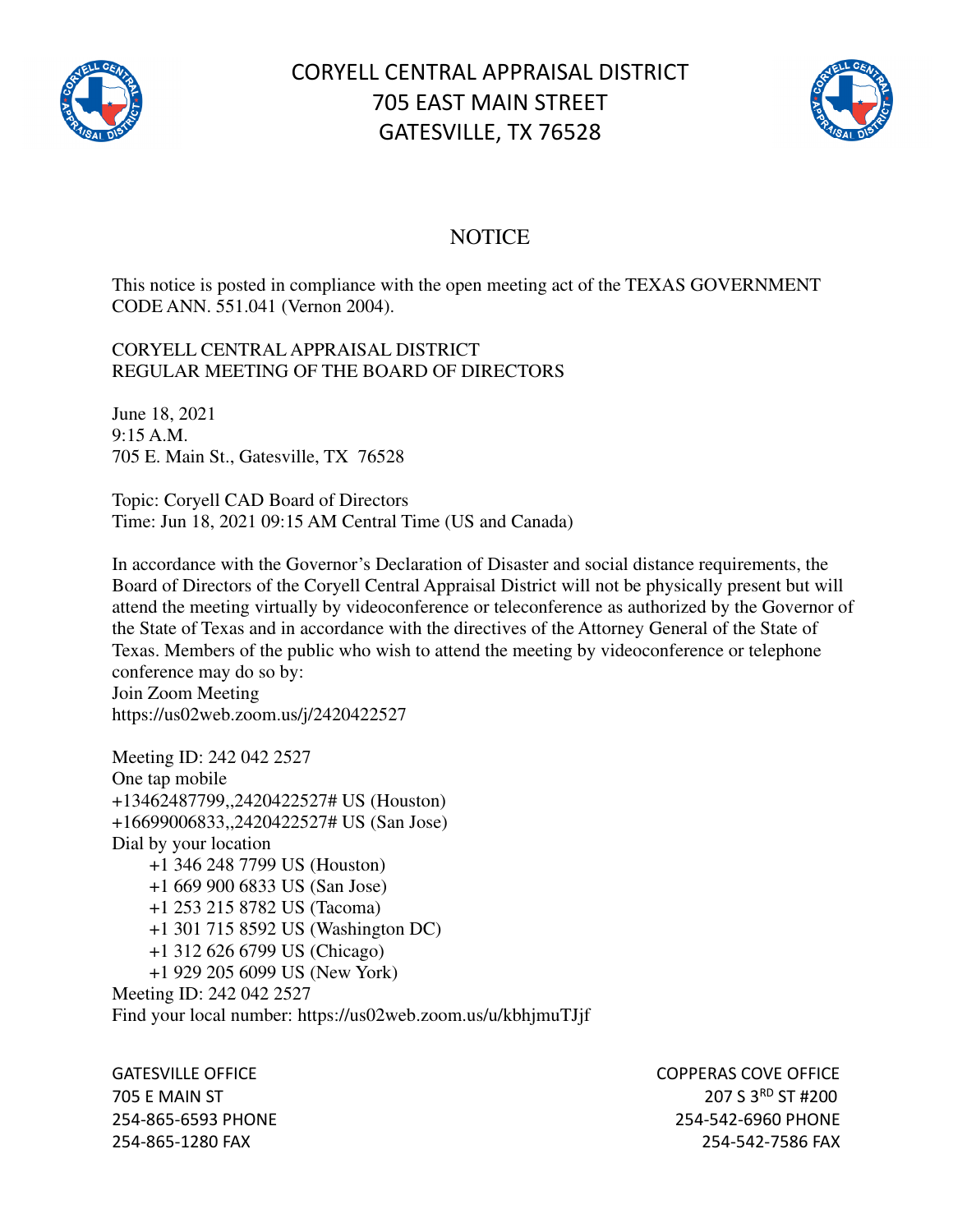



## BOARD OF DIRECTORS

An open meeting was held concerning the following subjects:

1. Call to order

The meeting was called to order by Chairman Justin Carothers at 9:02 a.m.

2. Determination of quorum

A quorum was determined by Chairman Carothers. In attendance via video conference were Bradi Diaz, Inez Faison & Teresa Johnson. Jay Manning was not in attendance. Mitch Fast was present for the appraisal district.

3. Public comments

No public Comments

4. Consider course of action concerning acceptance of resignation of a current member of the 2021 Coryell CAD Appraisal Review Board.

A letter of resignation was submitted by Samuel Thorpe. A motion was made to accept the resignation by Bradi Diaz. The motion was seconded by Teresa Johnson. Motion carried unanimously.

5. Consider course of action concerning 2021 Coryell CAD Appraisal Review Board appointment of new members.

A motion to approve Board Resolution 2021-0400 appointing Joey Acfalle as a member of the Coryell Central Appraisal Review Board to fill the unexpired term of Samuel Thorpe was made by Bradi Diaz. The motion was seconded by Inez Faison. Motion carried unanimously.

GATESVILLE OFFICE **COPPERAS COVE OF EXAMPLE 2** 705 E MAIN ST 207 S 3RD ST #200 254-865-6593 PHONE 254-542-6960 PHONE 254-865-1280 FAX 254-542-7586 FAX